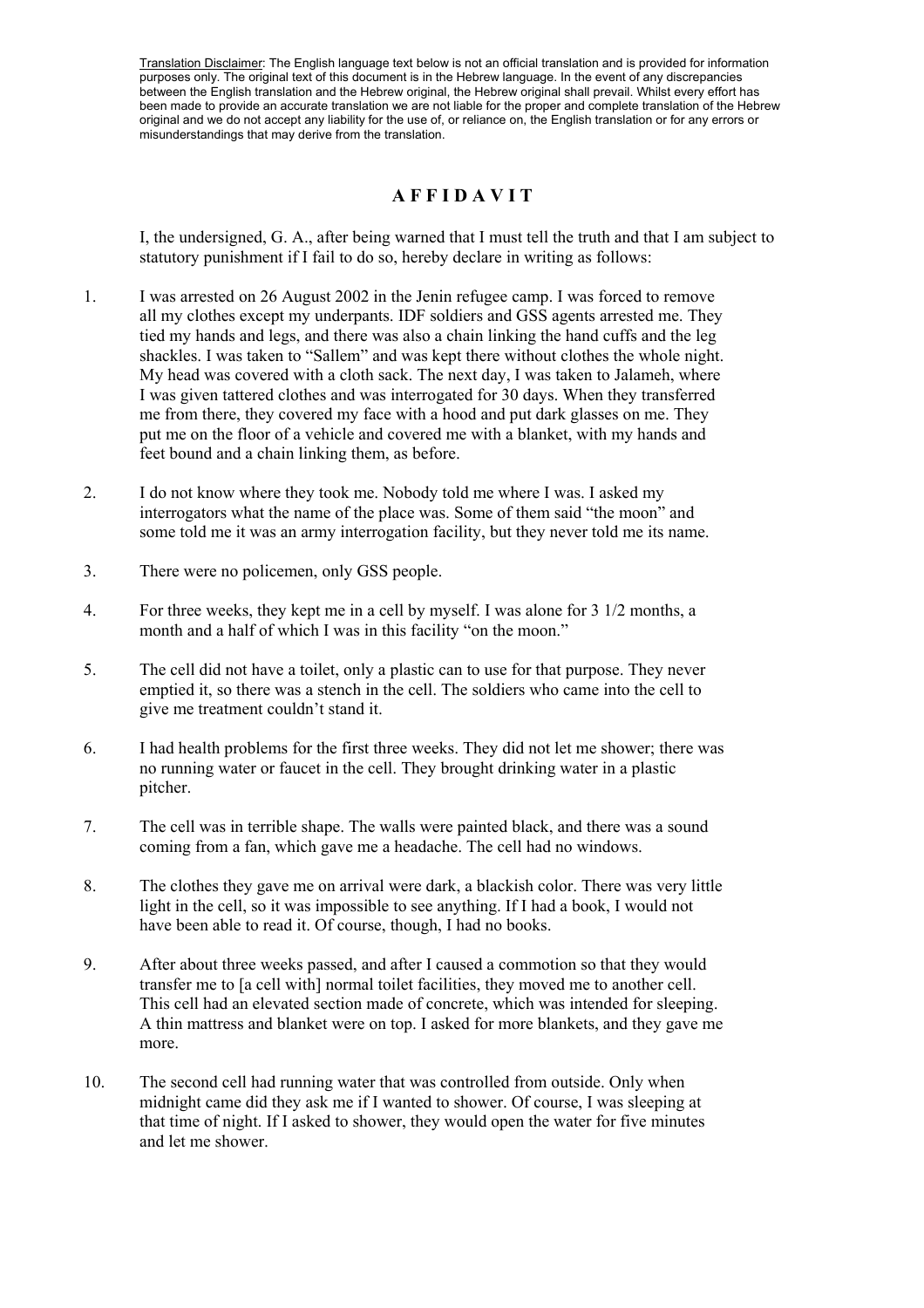- 11. The second cell was my home for a week. Then they brought my son, I. A., who had been arrested "in the field" and been placed in a horrible cell, the first cell, the one with the stench. I heard from the soldiers that they let me hear my son's voice to make me think he was in that cell. My eyes were covered and I couldn't see whether or not my son was there.
- 12. When I told my son not to worry, the soldiers hit me and then took me to the interrogation room. The held my right hand (my left arm was amputated), bent it behind my back, and threatened that my son would stay in that cell.
- 13. An interrogator entered the room after I was waiting for about an hour. He unbound my hands and threatened that he would keep my son in the cell with the stench until I confessed. I replied that I had nothing to confess. He also threatened that two people who admitted that they know me and have ties with me would be held in the same detention facility.
- 14. Then they took me to the cell with the water, where they kept me for about eight days. It should be mentioned that the cell had a hole in the floor for a toilet, but that did not make things better because there was no running water. Being an amputee made it hard for me to use these kinds of toilets.
- 15. When they wanted to bring me food, I had to cover my eyes, face the wall, and put my hands on the wall. If my movements did not please the guard, he hit me with his club.
- 16. The guards were uniformed soldiers.
- 17. They took me to a doctor twice a week. I told the doctor about my health and the poor hygienic situation, but he did nothing. He told me that he didn't have any authority in that area.
- 18. During my stay in the secret army facility, I did not receive any visits from the Red Cross. When I was taken to Jalameh to extend my detention, I met a representative of the Red Cross and told her that I was being kept in a secret detention facility. She told me that they [Red Cross personnel] had asked to visit the facility, but had not yet received approval.
- 19. Because of my disability, I asked the Red Cross representative to arrange for me to have another detainee in my cell so that he could help me. Apparently, this request was denied, because, as I mentioned above, I was kept in solitary confinement throughout the entire period.
- 20. "Colonel Rani" is the person in charge of the detention facility. He dressed in civilian clothes. He was also one of the people who interrogated me.
- 21. Throughout my entire stay in the secret facility, I went out in the yard for a walk only once. That was after I asked the interrogator for permission to do it. They removed my blindfold when I got to the yard. The facility looked like an old prison built in the style of English prisons, like the English buildings in Jenin.
- 22. I had no idea where I was the whole time I was in detention. It should be mentioned that I did not hear the voice of anybody whom I knew. I heard the sound of lots of doors slamming shut when they moved me from the interrogation rooms back to my isolated cell. I felt as if nobody knew where I was or what had befallen me. I was there just before the war in Iraq, and there were rumors and fears that missiles would